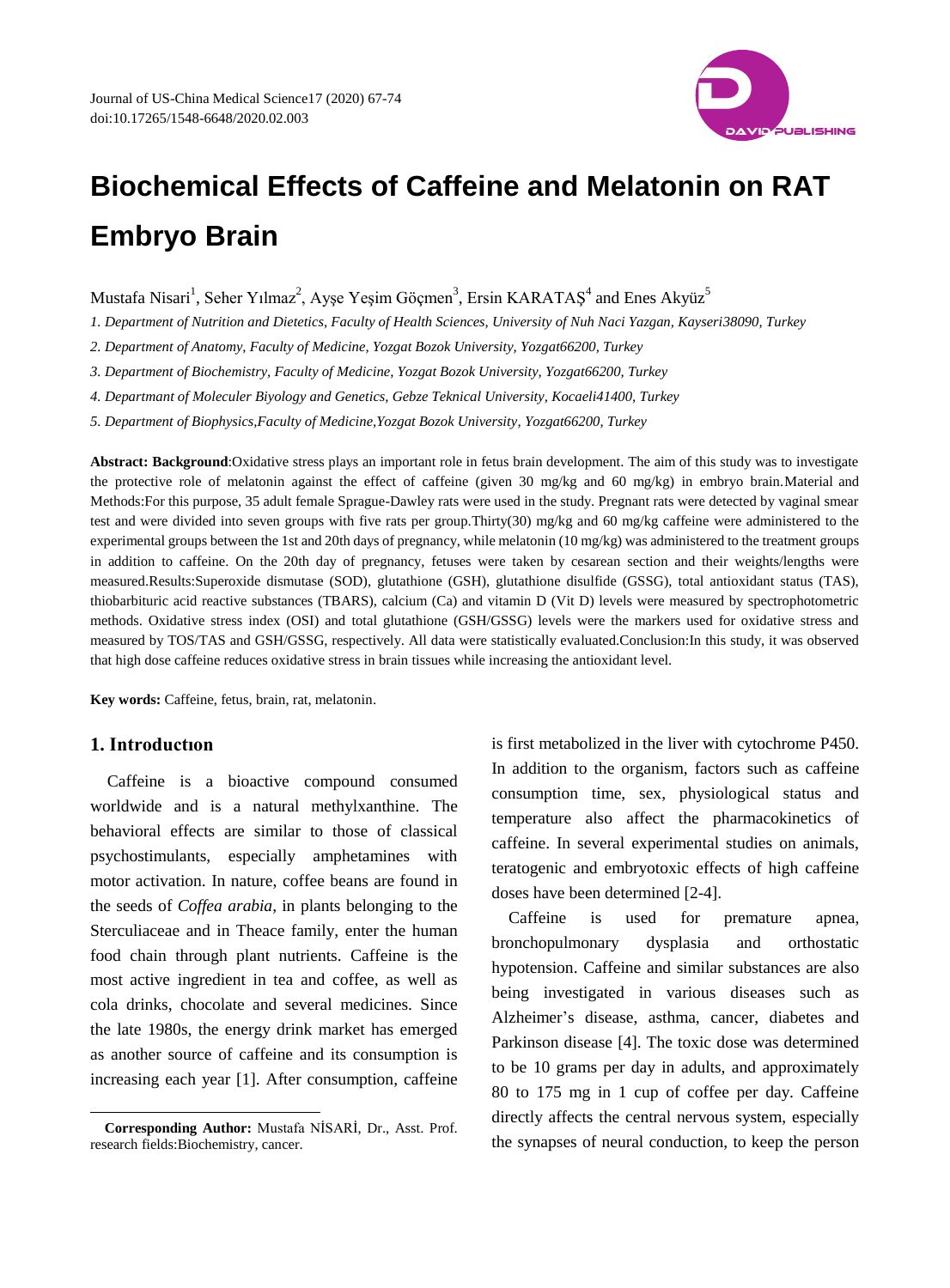awake. Basically, it is to ease the neural conduction by causing the breakdown of acetylcholine and adenosine causing fatigue and accumulates in the nerve cavities [5]. It has been reported that caffeine passes through the placenta and causes teratogenic and embryo toxic effects. Melatonin is one of these antioxidants and acts as a natural neurotransmitter. Melatonin hormone, which is known to affect several biological and physiological processes in the body, may directly affect various conditions, from sleep disorders to psychological disorders. Melatonin also acting as an antioxidant in the body, has been reported to be highly effective in protecting against infection, inflammation and immune system diseases [6]. Melatonin passes through the placental barrier easily and quickly into fetal circulation [7, 8].

Oxidative stress might be determined by measuring parameters that indicate the increase or decrease in concentration of enzymes and metabolites involved in the antioxidant defense mechanism, indicating an increase in free radical production. It may also be evaluated by measuring damaged tissues or metabolites in biological fluids in tissues. For this purpose, various methods have been developed for analysis of biological samples such as erythrocytes, serum, plasma and tissue samples. In addition to the difficulties of each of the available techniques, direct analysis is difficult due to the tendency of free radicals to react that is high and the reason of their short half-life. On the other hand, since the parameters determining oxidant and antioxidant levels are affected by various factors, it has been considered appropriate to use techniques for measuring total antioxidant capacity and total oxidant level [9, 10].

Melatonin and its metabolites could directly prevent oxidative stress by effectively removingreactive oxygen species(ROS) due to the presence of an electron-rich aromatic ring system. It was obtained that the effect of melatonin and caffeine interaction on caffeine-induced oxidative stress and sleep disorders

is having melatonin increased protein synthesis [11].

It was examined that the possible effects of caffeine on fetal brain development might be obtained. However, the protective effect of melatonin versus caffeine has never studied. In this study, it was assumed that melatonin may play a critical role in the normalization of oxidative and inflammatory parameters in fetal brain tissue due to the use of different doses of caffeine during pregnancy. Therefore, it was aimed to evaluate the effect of melatonin on brain tissue after low dose and high dose caffeine administration.

# **2. Materıal and Method**

# *2.1 Animals*

About 200-250 g female Sprague-Dawley rats used in the study were obtained from Erciyes University Experimental Animals and Clinical Research Center (DEKAM). The rats were caged at 5 p.m. for mating of two female and one male. The next morning at 7 a.m., female rats were subjected to vaginal smear test and females with smear test were accepted as pregnant for 0.5 days. The rats were kept in specially prepared and automatically air-conditioned rooms with constant temperatures of 19-21  $\mathbb C$  and 12 hours of light/dark periods during the study. Rats were fed with pellet feed.

## *2.2 Experiment Groups*

Pregnant rats were randomly allocated to seven groups (*n*=5). Injections were given daily between the 1st and 20th days of pregnancy.

(1) Control group:serum physiological (SF) was administered as i.p. (1 mL/kg).

(2) Sham group: 0.1 mL hanks solution was administered as i.p.

(3) Low dose caffeine group: 30mg/kg caffeine was applied as gavage.

(4) Low dose caffeine + melatonin group: 30mg/kg dose caffeine applied as gavage accompanying with 10 mg/kg melatonin i.p.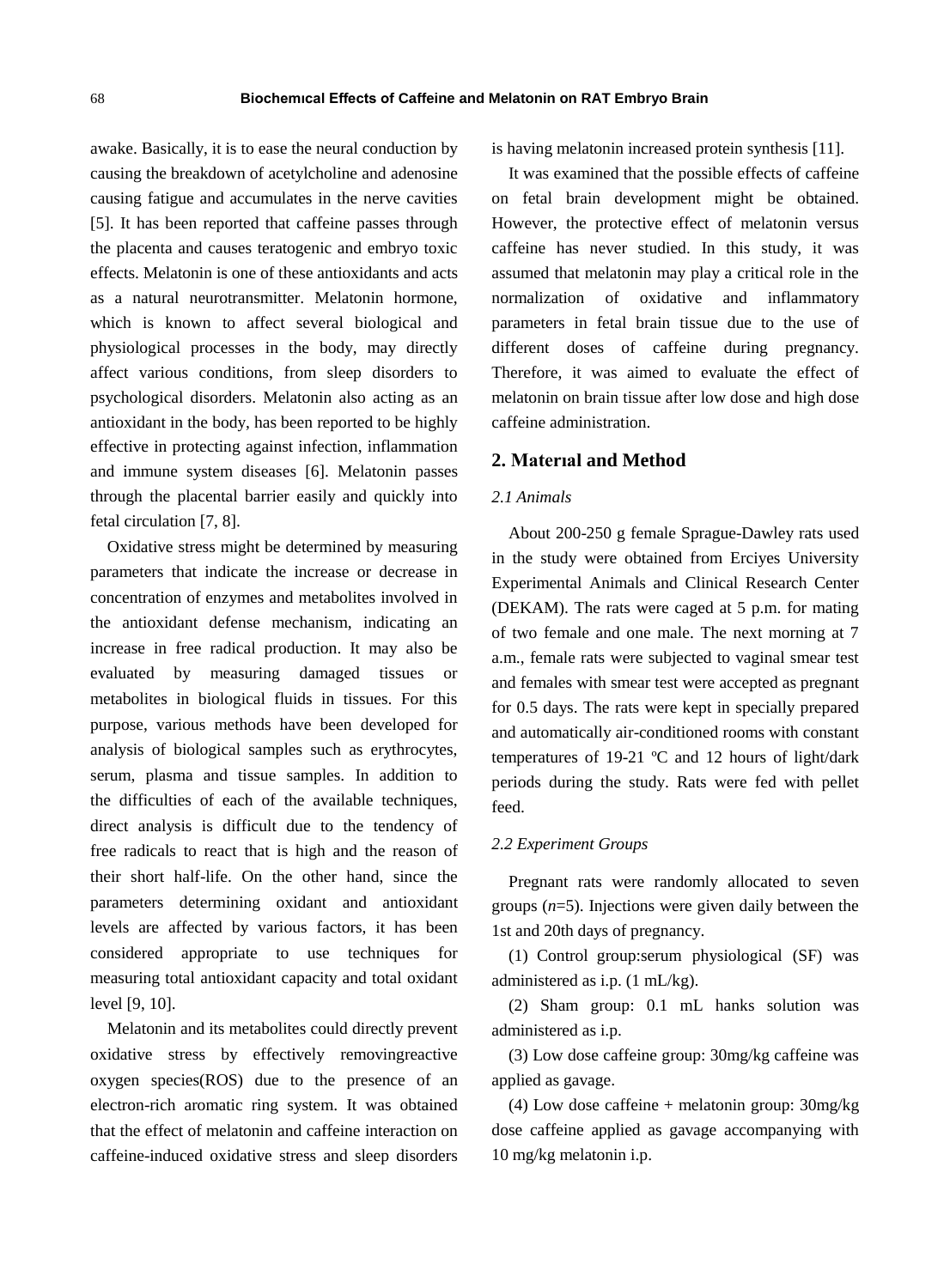(5) High dose caffeine: 60 mg/kg caffeine was administered as gavage.

(6) High dose caffeine + melatonin group:  $60 \text{ mg/kg}$ caffeine was applied as gavage accompanying with 10 mg/kg melatonin i.p.

(7) Melatonin group: 10 mg/kg melatonin was applied as i.p.

## *2.3 Preparation of Injections*

Caffeine and melatonin powder 98% were obtained from Sigma Aldrich. Drinking water was used as the solvent solution to adjust the amount of caffeine to be given to the rats. In the process of dissolving melatonin in powder form, hanks solution was used. Both substances were prepared daily and no stock solution was made.

## *2.4 Manipulation of Rats and Obtaining of Fetus*

Pregnant rats were anesthetized with ketamine (75 mg/kg) and xylazine (10 mg/kg) on the 20th day of pregnancy. The abdominal wall of the rats was cleaned with 70% alcohol and the anterior abdominal walls were removed with a transverse incision. The uterus and the fetuses were dissected individually with their placentas. The distance between occipito-frontal and bi-parietal measurements of the fetuses was measured by electronic caliper. The brains of the animals were collected in sterile plastic bags and stored at -80 °C until biochemical analysis.

#### *2.5 Protein Isolation from Brain Tissues*

After the tissues were homogenized for biochemical analysis, it was centrifuged at 14,000 rpm for 15 minutes at  $+4$  °C. After centrifugation, the supernatants were collected and stored at -20 °C until use. Protein content of all samples was measured by Bradford method.

# *2.6 Biochemical Analysis*

TAS, TOS, OSI, GSSG TBARS, SOD, Ca, Vitamin D and GSSG levels were measured by commercial Enzyme Linked Immunosorbent Sandwich Assay (ELISA) method. Samples were added to the wells previously coated with the corresponding monoclonal antibodies and incubated. After incubation, biotin-labeled antibodies forming an immune complex with streptavidin-HRP were added. Subsequently, unbound enzymes were washed off and substrates A and B were added. Finally, the solution turned blue and yellow with the effect of acid. Levels of markers were determined according to the kit (Catalog No. CK-E10376, Hangzhou Eastbiopharm Co.Ltd., Shanghai, CHINA) procedure used.

GSH levels were determined by spectrophotometer according to the method reported by Sedlak and Lindsay [12]. Also, GSH-Px enzyme activities were determined by spectrophotometer according to the method improved by Lawrence and Burk [13].

# *2.7 Statistical Analysis*

The results obtained from the experiments were expressed as "mean value  $\pm$  standard error" ( $x \pm$ SEM). The significance between the groups was determined using one-way ANOVA test and followed by Fisher's post-hoc LSD (least significant differences). All statistical procedures were performed by the "IBM SPSS Statistics Version 20" statistical program and *p*<0.01 was considered as significant.

# **3. Results**

The results of occipito-frontal and bi-parietal bones of fetuses are given in Table 1. According to the result, a statistically significant decrease in these parameters was found as 30 mg/kg caffeine was given ( $p$ <0.05). As the caffeine dose was increased to 60 mg/kg, the decreases in the parameter statistically increased  $(p<0.05)$ . It was determined that the related parameters significantly increased while melatonin at a dose of 10 mg/kg was given as a preservative. Subsequently, thedual staining method of fetuses, it was determined morphologically that the bone cartilage ratios in the caffeine-treated group were lower than the control and melatonin-treated groups (Fig. 1).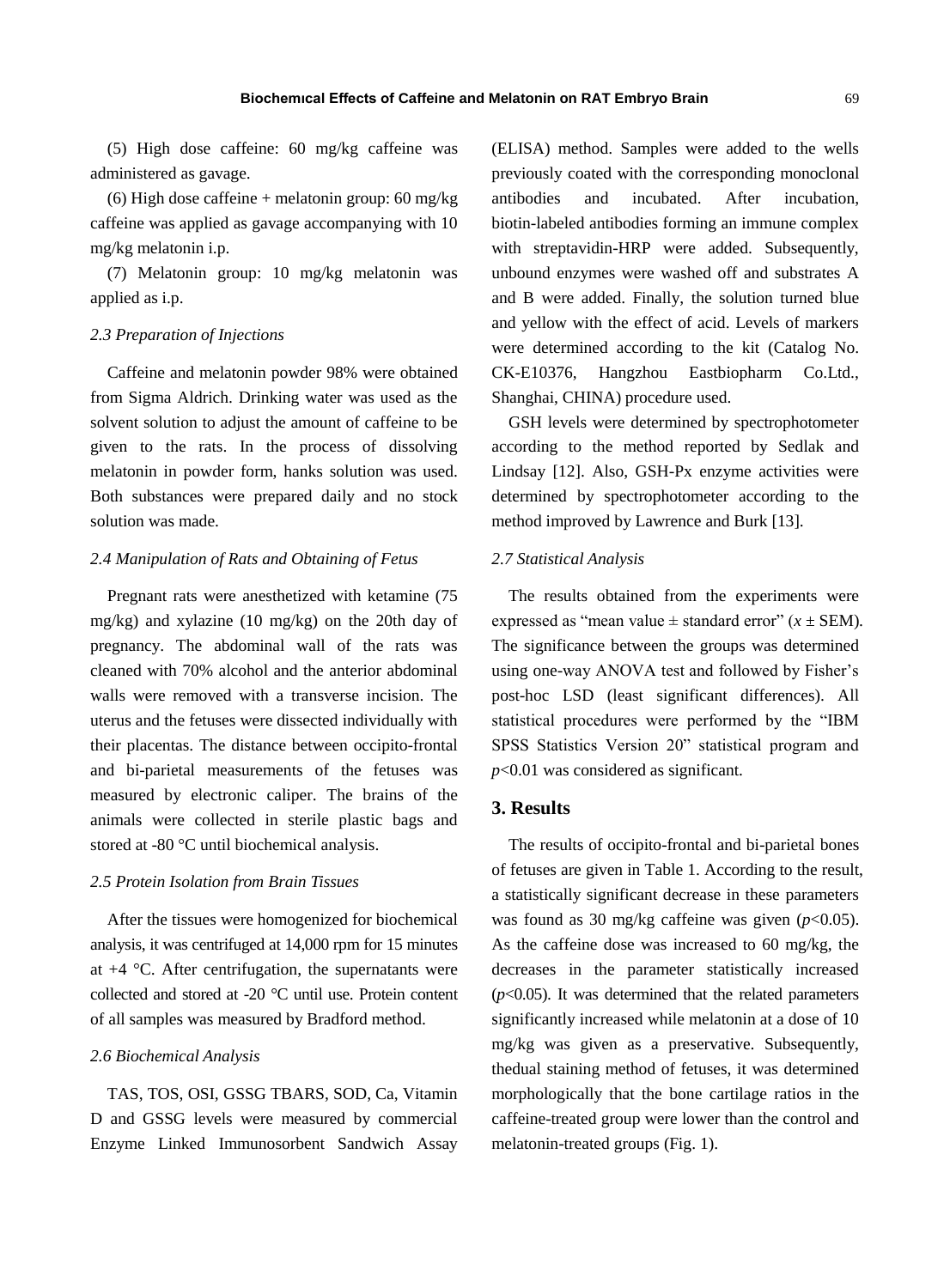| $2.00102$ $1.20000$ at $0.11000$ of $10000$ $\mu$ $0.0000$ |                  |                  |                 |       |  |
|------------------------------------------------------------|------------------|------------------|-----------------|-------|--|
| Groups                                                     | $\boldsymbol{N}$ | Occipito-frontal | Bi-parietal     |       |  |
| Control                                                    | 30               | $12.75 \pm 0.87$ | $7.24 \pm 0.54$ | 0.001 |  |
| Melatonin                                                  | 30               | $12.29 \pm 1.07$ | $7.08 \pm 0.81$ | 0.001 |  |
| Sham                                                       | 30               | $12.24 \pm 1.07$ | $7.00 \pm 1.02$ | 0.001 |  |
| $LDC + melanationin$                                       | 30               | $10.58 + 0.94$   | $6.74 \pm 0.92$ | 0.001 |  |
| LDC.                                                       | 30               | $10.37 \pm 1.17$ | $6.51 \pm 0.90$ | 0.001 |  |
| HDC+melatonin                                              | 30               | $8.23 \pm 1.52$  | $6.27 \pm 0.84$ | 0.001 |  |
| HDC                                                        | 30               | $6.84 \pm 1.64$  | $4.68 + 0.97$   | 0.001 |  |

**Table1 Measurements of fetus groups.**



**Fig. 1 Dual bone staining of groups.** \* The red color indicates bone tissue and the blue color for cartilage tissue. A: Melatonin group; B:Control group; C:LDC caffeine group D:HDC + melatonin group E:HDC group F:LDC caffeine+ melatonin group G: Sham group *3.1 Biochemical Findings*

It was obtained that high dose caffeine reduces oxidative stress. In Fig. 2, TAS and OSI levels were found to be the lowest in the high-dose caffeine-treated group. As high-dose and low-dose caffeine jointly melatonin were administered, TAS and OSI levels were increased. In the melatonin group, there was no significant change in TAS and OSI levels. TBARS, GSSG and GSH levels were found to be minimal in high dose caffeine treated groups. All these levels increased significantly after melatonin

administration (Fig. 2).

SOD and Ca levels were the highest in the high dose caffeine group. Melatonin significantly reduced SOD and Ca levels and inhibited apoptosis mechanisms in cells. In addition, melatonin significantly decreased TOS and vitamin D levels compared to high-dose and low-dose caffeine-treated groups (Fig. 3). While GSH/GSSG ratio was higher in the control groups, the ratio decreased in the high-dose and low-dose caffeine-treated groups (Figs. 3 and 4).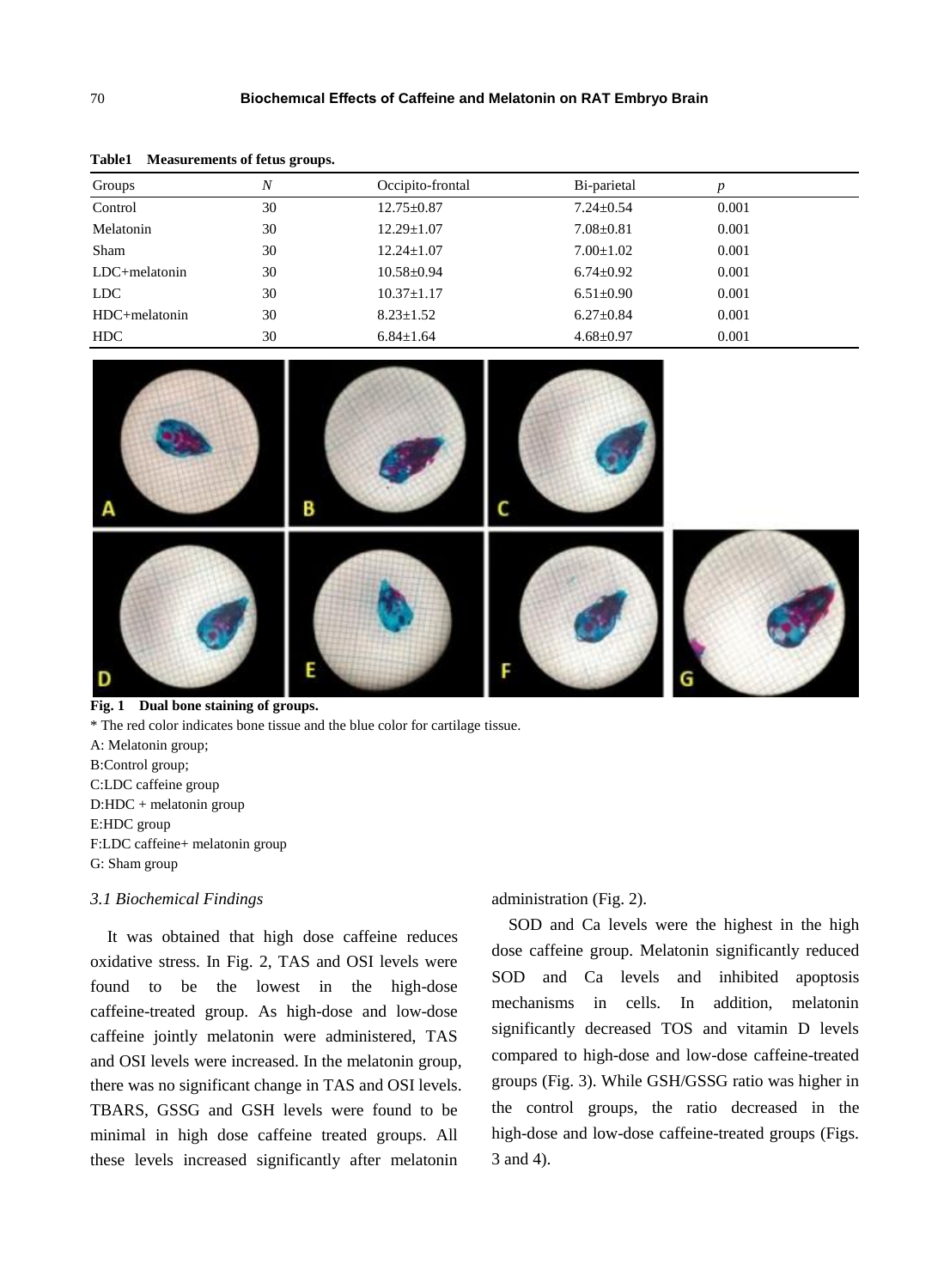





**Fig. 4 GSH/GSSG results. Results are given in units/1 Gr protein.**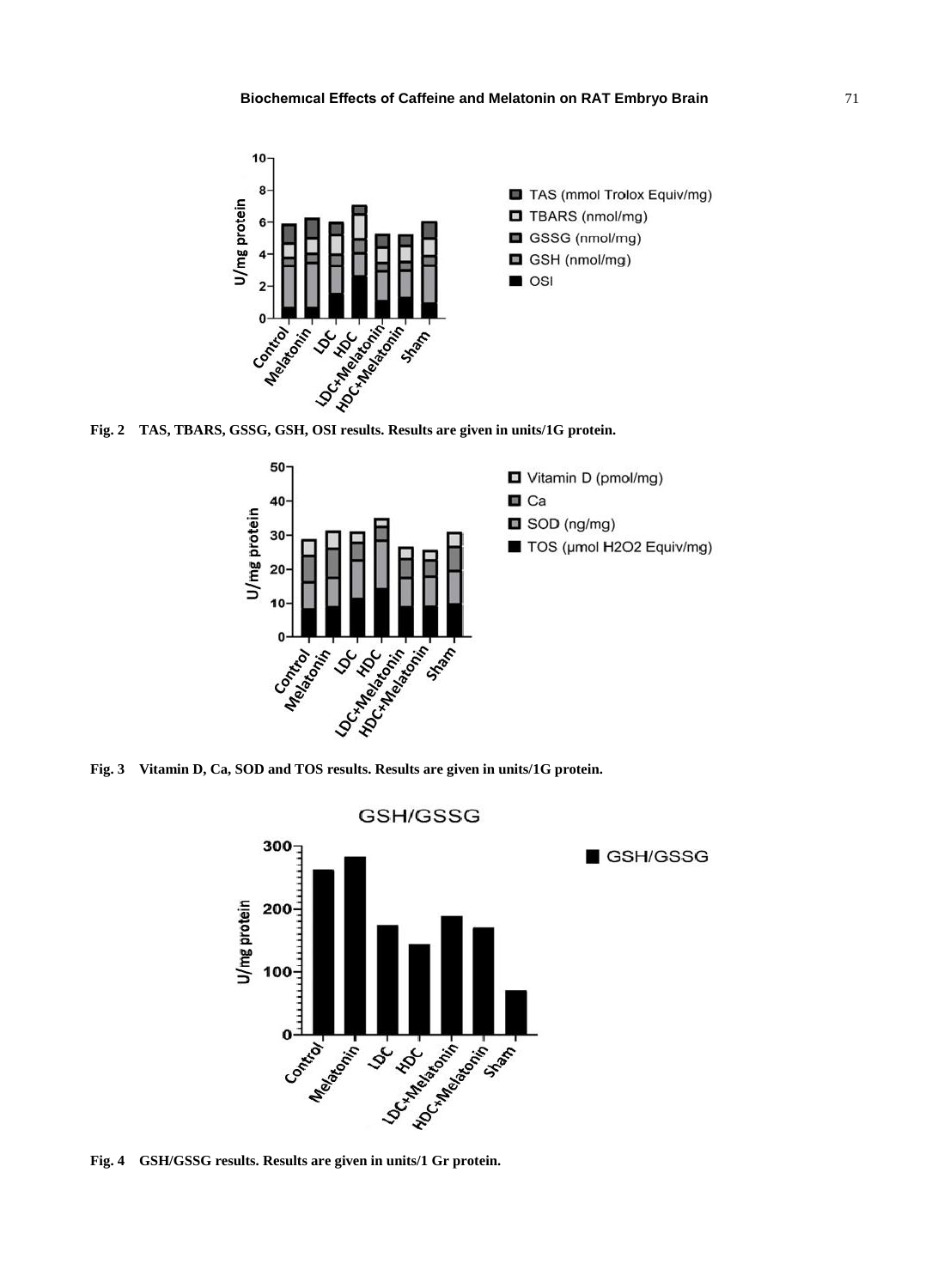# **4. Discussıon**

Caffeine (1,3,7-trimethylxanthine) is a naturally occurring xanthine alkaloid [14]. It is known that approximately 87% of the world population consumes caffeine with an average intake of 193 mg/day [14, 15]. Psychotropic substances, including caffeine, are increasingly used by pregnant women over the years. Psycho-stimulating and anxiolytic effects were observed to determine the wide use of caffeine-containing drinks and mixtures [14]. The neurophysiological effects of caffeine depend mainly on the dose and also on the duration of administration. Caffeine acts as a central and peripheral nervous system stimulant in both animals and humans. The primary effects of acute caffeine consumption in children and adolescents include increased arousal, attention and locomotor behavior.

In children, caffeine toxicity causes severe emesis, tachycardia, central nervous system agitation and dieresis[16]. Although mild intake of caffeine is generally thought to have significant effects on human health, its effect on bone metabolism is controversial [11]. Caffeine during pregnancy might adversely affect the development of the fetus. It was reported that widespread abnormalities related to impaired mineralization of bone tissue and adverse effects of high-dose caffeine in bone tissue were observed [17].

Recently, *in vivo* experimental studies on the skeleton have indicated the detrimental effects of caffeine. However, the mechanisms underlying the effect of caffeine on the developing fetal brain have not been sufficiently studied [18, 19]. Antiapoptotic and anti-inflammatory effects of caffeine have been reported in recent studies [19-21]. Accordingly, an increase in TNFα, IFNγ and IL-1β expression was detected in the caffeine-treated group [22].

Melatonin is lipophilic, so that the blood may quickly cross the brain barrier [23]. Melatonin has strong free radical scavenging and neuroprotection properties and also regulates the activity of antioxidant enzymes [24, 25]. Melatonin stimulates gonadotrophin release hormone, estrogen levels and androgen responses. It may also inhibit ovarian function in women and may be useful as oral contraceptives. In addition, melatonin improves leukopenia and winter depression. It was reported that 10 mg/kg melatonin group had a significant improvement in behavior results compared to nonylphenol group [26]. In another study, both melatonin and vitamin E were found to reduce lipid peroxidation in the hippocampus and frontal cortex [27]. The effect of melatonin and caffeine interaction on caffeine-induced oxidative stress and sleep disorders was investigated and it was observed that melatonin and caffeine interaction increased protein synthesis and stimulated gonadotrophin release. However, total brain tryptophan levels were increased in the group of melatonin and caffeine given together [28].

In our study, TAS, TOS, TBARS, GSSG, GSH, Vitamin D, Ca and SOD values were examined as biochemical parameters. OSI and GSH/GSSG ratios were also determined. Oxidative stress markers have enabled to give information about the apoptotic status of the cell [29]. TBARS and TOS levels, which are oxidative stress markers, were increased in high dose and low dose of caffeine groups. Therefore, caffeine administered to subjects caused oxidative stress damage to cells and has been obtained with various studies [30, 31]. Summarily, melatonin has a therapeutic feature [32]. For our study, oxidative stress decreased and antioxidant levels increased in melatonin groups. Glutathione reductase (GR) converts GSSG to GSH by simultaneous oxidation of SS-nicotinamide adenine dinucleotide phosphate (β-NADPH2). In healthy cells, 90% of the total glutathione (GSH) pool is in reduced form.

As cells are exposed to increased levels of oxidative stress, GSSG accumulates and the ratio of GSH to GSSG increases. The decreasing ratio of GSSG-GSH to GSSG is an indicator of oxidative stress [33]. In our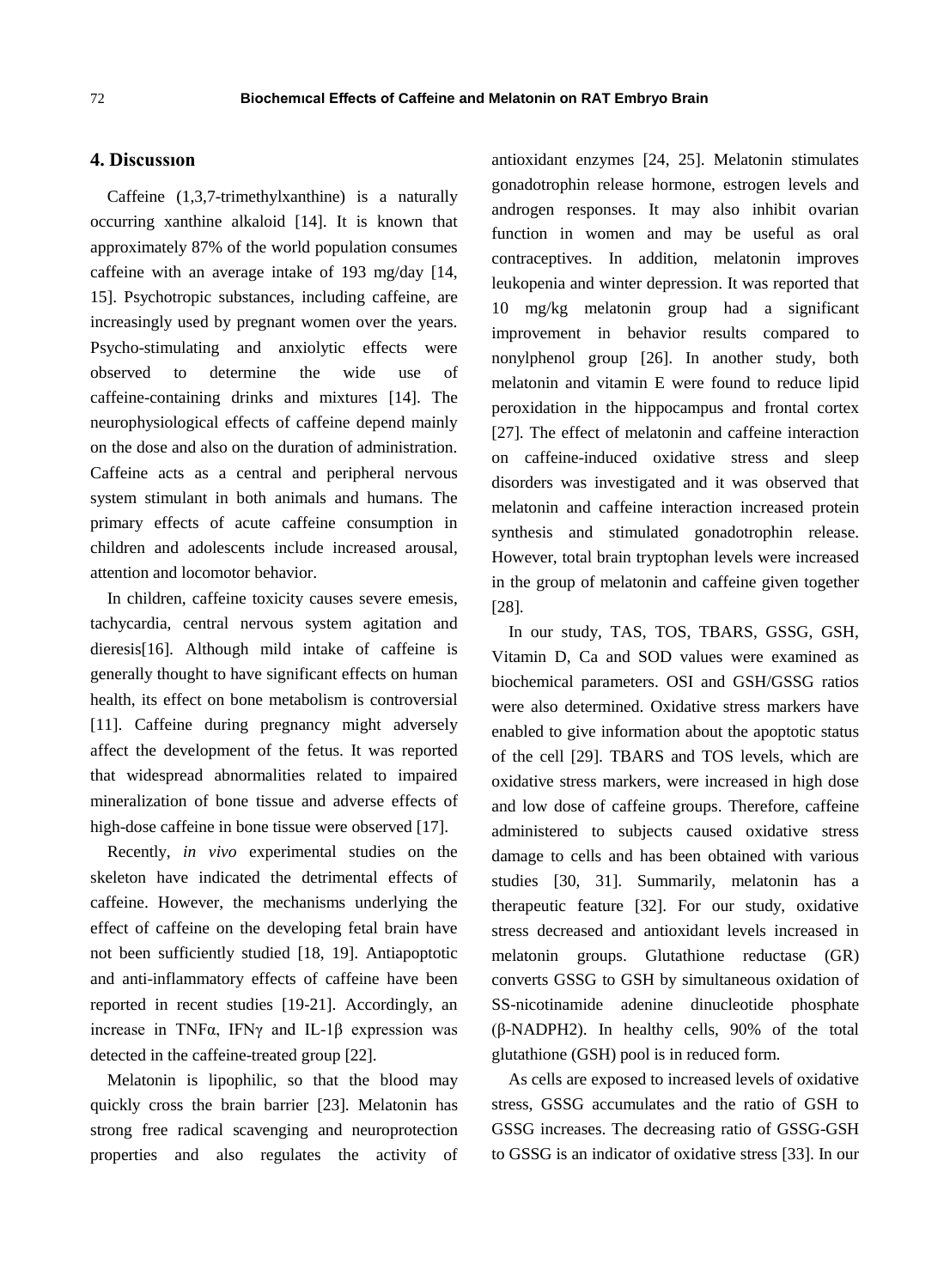study, high-dose and low-dose caffeine reduced the GSH/GSSG ratio. Increased GSH/GSSG ratio after melatonin administration resulted a therapeutic effect of melatonin [34]. SOD is one of the essential oxidative stress markers which are effective against free  $O_2$  radicals. The rising SOD level indicates that the cell is defending against oxidative stress. In our study convenient results were obtained with this situation [35]. Vitamin D and Ca deficiency problems occur during brain development [36, 37]. In the study, it was observed that vitamin D and Ca levels significantly decreased. Vitamin D and Ca levels were significantly increased after melatonin administration. The data obtained are consistent with the study conducted by Berridge et al. [38, 39]. According to a study by Thibault et al., Ca values have a significant effect on brain damage [40]. In our study, it was thought that melatonin might be useful in preventing brain damage since Ca values approached the control group level after melatonin administration.

# **5. Conclusion**

As a result of this study, occipito-frontal and biparietal bone development decreased in fetuses of pregnant rats exposed to caffeine. A decrease in the rate of ossification was also observed. The rats were given melatonin against different doses of caffeine, and values in the melatonin-treated groups were similar to those of the control group. As a result, melatonin treatment after administration of different doses of caffeine significantly improved anatomical and biochemical findings. According to the data, we suggest that melatonin may be used as a potential therapeutic agent to prevent adverse effects caused by caffeine, and our results will be useful in model studies on melatonin and caffeine.

### **References**

[1] Richards, G., and Smith, A. P. 2016."A Review of Energy Drinks and Mental Health, with a Focus on Stress, Anxiety, and Depression."*Journal of Caffeine Research* 6(2): 49-63.

- [2] Kugelman, A., and Durand, M. 2011."A Comprehensive Approach to the Prevention of Bronchopulmonary Dysplasia."*Pediatr Pulmonol*46(12): 1153-65.
- [3] Nehlig, A., Daval, J. L., and Debry, G. 1992."Caffeine and the Central Nervous System: Mechanisms of Action, Biochemical, Metabolic and Psychostimulant Effects."*Brain Res Brain Res Rev* 17(2): 139-70.
- [4] Mathew, O. P. 2011."Apnea of Prematurity: Pathogenesis and Management Strategies."*J Perinatol* 31(5); 302-10.
- [5] Josef, M. P. 1967. "Factors Affecting Caffeine Toxicity: A Review of the Literature."*The Journal of Clinical Pharmacology* 7(3): 131-41.
- [6] Mahieu, S., Contini Mdel, C., Gonzalez, M., et al. 2009."Melatonin Reduces Oxidative Damage Induced by Aluminium in Rat Kidney."*Toxicol Lett* 190(1): 9-15.
- [7] Lanoix, D., Guerin, P., and Vaillancour, C. 2012."Placental Melatonin Production and Melatonin Receptor Expression Are Altered in Preeclampsia: New Insights into the Role of This Hormone in Pregnancy."*J Pineal Res* 53(4): 417-25.
- [8] Okatani, Y., Okamoto, K., Hayashi, K., et al. 1998."Maternal-Fetal Transfer of Melatonin in Pregnant Women near Term."*J Pineal Res* 25(3): 129-34.
- [9] Erel, O. 2005."A New Automated Colorimetric Method for Measuring Total Oxidant Status."*Clin Biochem*38(12): 1103-11.
- [10] Erel, O. 2004."A Novel Automated Direct Measurement Method for Total Antioxidant Capacity Using a New Generation, More Stable ABTS Radical Cation."*Clin Biochem* 37(4): 277-85.
- [11] Folwarczna, J., Pytlik, M., Zych, M., et al. 2013."Favorable Effect of Moderate Dose Caffeine on the Skeletal System in Ovariectomized Rats."*Mol Nutr Food Res*57(10): 1772-84.
- [12] Sedlak, J., and Lindsay, R. H. 1968. Estimation of Total, Protein-Bound, and Nonprotein Sulfhydryl Groups in Tissue with Ellman's Reagent."*Anal Biochem* 25(1): 192-205.
- [13] Lawrence, R. A., and Burk, R. F. 1978."Species, Tissue and Subcellular Distribution of Non Se-dependent Glutathione Peroxidase Activity."*J Nutr* 108(2): 211-5.
- [14] Xu, H., Liu, T., Hu, L. et al. 2019. "Effect of Caffeine on Ovariectomy-Induced Osteoporosis in Rats."*Biomed Pharmacother* 112.
- [15] Lindsay, M. K., and Burnett, E. 2013."The Use of Narcotics and Street Drugs during Pregnancy."*Clin Obstet Gynecol* 56(1): 133-41.
- [16] Hamed, E. 2018."Caffeine Toxicity Following Ingestion of an Exercise Supplement by a Patient with Type 1 Diabetes."*European Journal of Case Reports in Internal Medicine* 5(10): 000957.
- [17] Tomaszewski, M., Olchowik, G., Tomaszewska, M., et al.